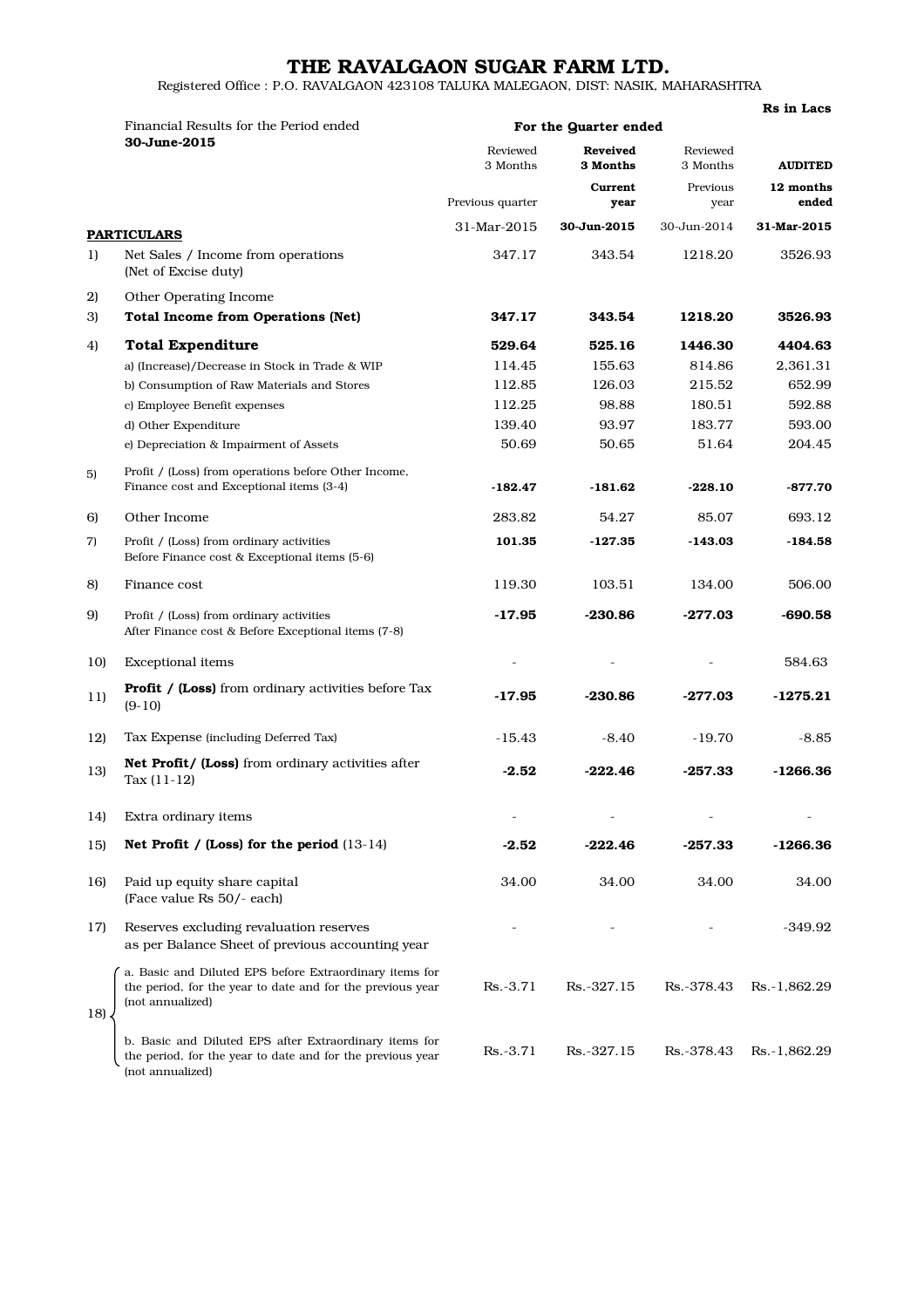## THE RAVALGAON SUGAR FARM LTD.

Registered Office : P.O. RAVALGAON 423108 TALUKA MALEGAON, DIST: NASIK, MAHARASHTRA

## A Particulars of Shareholding

| 1) | Public Shareholding                                                         |         |         |         |         |
|----|-----------------------------------------------------------------------------|---------|---------|---------|---------|
|    | Number of shares                                                            | 31,753  | 31.753  | 31,753  | 31,753  |
|    | Percentage of shareholding                                                  | 46.70%  | 46.70%  | 46.70%  | 46.70%  |
| 2) | Promoters and Promoter group Shareholding<br>a) Shares Pledged / Encumbered |         |         |         |         |
|    | Number of shares                                                            | Nil     | Nil     | Nil     | Nil     |
|    | Percentage of Promoters' Shareholding                                       | Nil     | Nil     | Nil     | Nil     |
|    | (as a % of the total shareholding of Promoter and Promoter group)           |         |         |         |         |
|    | Percentage of Promoters' Shareholding                                       | Nil     | Nil     | Nil     | Nil     |
|    | (as a % of the total share capital of the Company)                          |         |         |         |         |
|    | b) Non-encumbered                                                           |         |         |         |         |
|    | Number of shares                                                            | 36.247  | 36.247  | 36.247  | 36.247  |
|    | Percentage to Promoters' shareholding                                       | 100.00% | 100.00% | 100.00% | 100.00% |
|    | (as a % of the total shareholding of Promoter and Promoter group)           |         |         |         |         |
|    | Percentage of Promoters' Shareholding                                       | 53.30%  | 53.30%  | 53.30%  | 53.30%  |
|    | (as a % of the total share capital of the Company)                          |         |         |         |         |